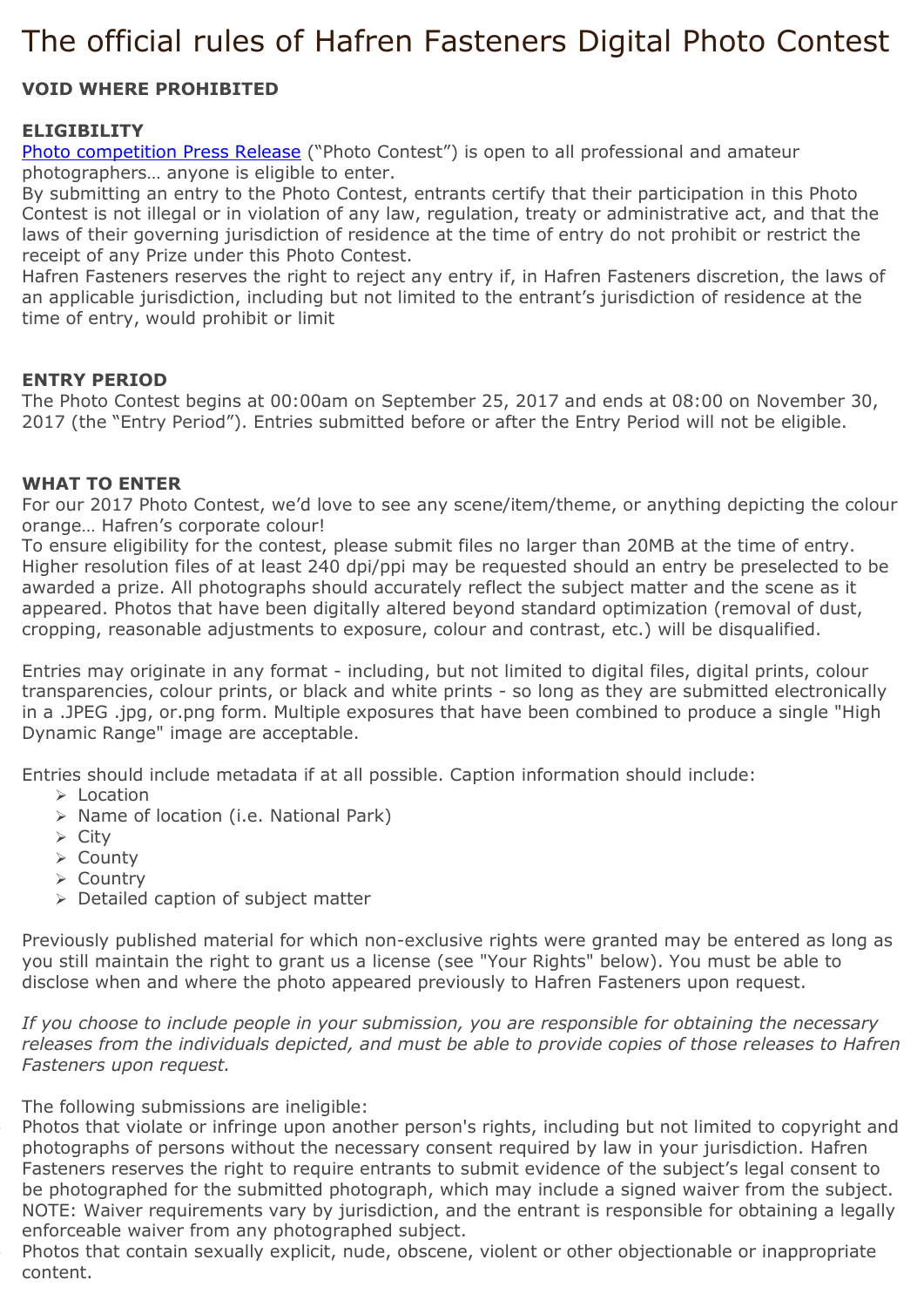Images that involve putting any individual or animal in danger.

• Hafren Fasteners shall determine entry eligibility in its sole and absolute discretion. Submissions may be watermarked if desired, but the watermark should be inconspicuous enough to not interfere with the judging of the photo. A watermarked photo might not be honoured by the competition (at the judges' sole discretion) if the photographer is unable or unavailable to provide a pristine, watermark-free version of the image when asked. *Images will be judged on originality, technical excellence, composition, overall impact and artistic merit.*

## **HOW TO ENTER**

All images must be submitted though our **photo submission email**, including all required fields, including name, email and other information about your photo submission.

You may enter an unlimited number of times, but you may not use an agency or automated system to enter. By entering, you indicate your unconditional agreement to, and acceptance of, these Official Rules and Sponsor's decisions, which are final and binding. You cannot win a prize unless you comply with all requirements in these Official Rules.

## **JUDGING**

Photos will be judged on originality, technical excellence, composition, overall impact, artistic merit and subject matter. Judging will be conducted by a panel of Hafren employees and a guest judge to be selected by the Hafren Fasteners at its sole discretion (the "Panel"). The Panel will evaluate all valid entries and pick the following winners in the following categories:

➢ **Winner** (2 winners) 1 first prize & 1 runner-up will be selected from among the entries: You've nailed it. Your images rise above the rest and encapsulate our corporate colour 'Orange' in a stunning way.

Winners will be revealed online within 10 days of November 30, 2017.

All judging decisions are final. Please do not contact us about the status of entries or judging. Hafren Fasteners will notify the winner via the contact information provided at the time of entry.

## **POTENTIAL WINNER REQUIREMENTS**

Except where prohibited, a potential winner may be required to complete and return an affidavit of eligibility, including proof of age, and liability/publicity release within 14 days. If a potential winner fails to return these documents on time, an alternate potential winner may be selected in his/her place.

#### **PRIZES**

The Conservancy will award the following prizes. **One (1) Overall grand prize winner will receive:** A 20x30" printed canvas - using an image of their choice and a £50 voucher. Mention on Hafren Fastener's digital presences. **One (1) Overall runner-up winner will receive:** A £20 voucher Mention on Hafren Fastener's digital presences

## **QUESTIONS**

Questions and inquiries about contest rules can be emailed to [marketing@hafrenfasteners.co.uk.](mailto:marketing@hafrenfasteners.co.uk)

## **YOUR RIGHTS**

**You will retain all rights to any photograph you submit -- including ownership if applicable.** If you submit a photograph to enter the Photo Contest, you grant Hafren Fasteners a royalty-free, nonexclusive right to:

• Display the photograph on

• http:// <http://www.hafrenfasteners.com/>